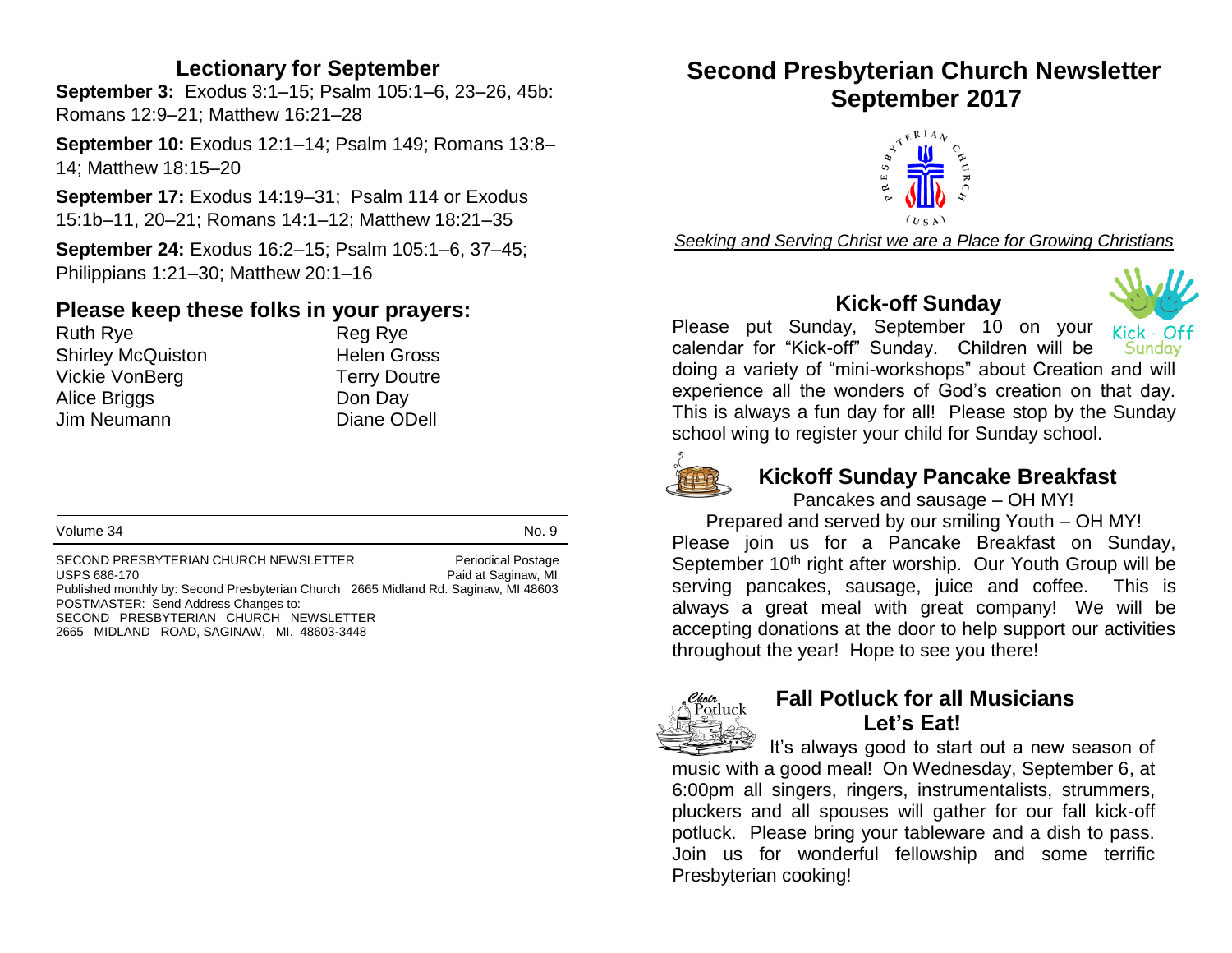

#### **Chancel & JuBELLation Choirs**

The Chancel Choir will have our first rehearsal on Wednesday, September 6 immediately following our potluck. The choir will not sing on September 10 (one last summer Sunday!) and will not rehearse on Wednesday, September 13. Our first Sunday to sing in church will be September 17. We will learn the song for that Sunday on September 6.

The first rehearsal for the JuBELLation Choir will be Wednesday, September 20. Hope to see you on September 6 at 6:00pm for our potluck!



### **Sunday School Workshops**

Sunday school will start this month, so please sign up to be a workshop leader for one or several Sundays this year! Our theme this year

is "A Witness to God's Presence". It starts with Genesis and ends with the Church. The Bible is full of characters that witness the very existence of God in their lives and pass that experience on to future generations. We are called to share that witness. Some of the units we will be exploring are Creation, Plagues and Passover, The Incarnation, Feeding the 5000, the Lord's Prayer, Walk to Emmaus and Paul on the Road. There is a signup board in the Sunday school hallway. Please check to see where you can best serve!

#### **White Elephant Sale**



Our annual White Elephant Sale is on Saturday, September 30 from 9:00am to 2:00pm. It's time to clean out your closets

and basements for this big sale. You may bring your items (no clothing please) starting on Sunday, September 24. PLEASE DON'T BRING ANYTHING PRIOR TO THAT DATE as we have events at that keep us from storing the "treasures". We will need lots of help at this event! Signup sheets to help at the sale will be in the gathering area.

#### **2 nd @ Second Adult Education**



2<sup>nd</sup> @ Second will start Sunday, September 24. Religions We are beginning a new series from "The Great Courses" called "Great World Religions", a comprehensive study of the five major world religions - Christianity, Islam, Judaism, Hinduism, and Buddhism**.** This DVD lecture series begins with University professor and international government and media consultant John L. Esposito. He guides us through facts and myths surrounding Islam and its more than 1.2 billion adherents. How familiar are you with the world's second largest and fastest-growing religion? Many of us know little about the faith and are familiar only with the actions of a minority of radical extremists. This course will help you better understand Islam's role as both a religion and a way of life, and its deep impact on world affairs both historically and today. Get your coffee and doughnut then join us at 10:45am in the library!



#### **PYG** – Presbyterian Youth Group

Calling all youth in  $6<sup>th</sup> - 12<sup>th</sup>$  grades! You are welcome to join us for any PYG events this year. We will be having our regular PYG meetings as usual on Sundays from 10:45am to noon for everyone, and then we will be starting a Sr. High Bible Study/Discussion Group this year for youth in 9<sup>th</sup> – 12<sup>th</sup> grades! Watch your email, newsletters and bulletins to stay informed on all our meetings and events! Please see Becca, DJ or Tammi with any questions.

## **Scrip Order**



Due to the Labor Day holiday we will place a Scrip order on Sunday, September 10. For back to school purchases order Meijer, JC Penney, Old Navy, Gap, or Kohl's. Stop by the office on September 10 to order or you may purchase any of these gift cards that we have on hand: **Applebee's \$25 Taco Bell \$10 Meijer\$25/\$50/\$100 Speedway \$25/\$100 Logan's Roadhouse \$25 Walmart/Sam's \$25/\$100 Olive Garden/Red Lobster \$25 Kohl's \$25**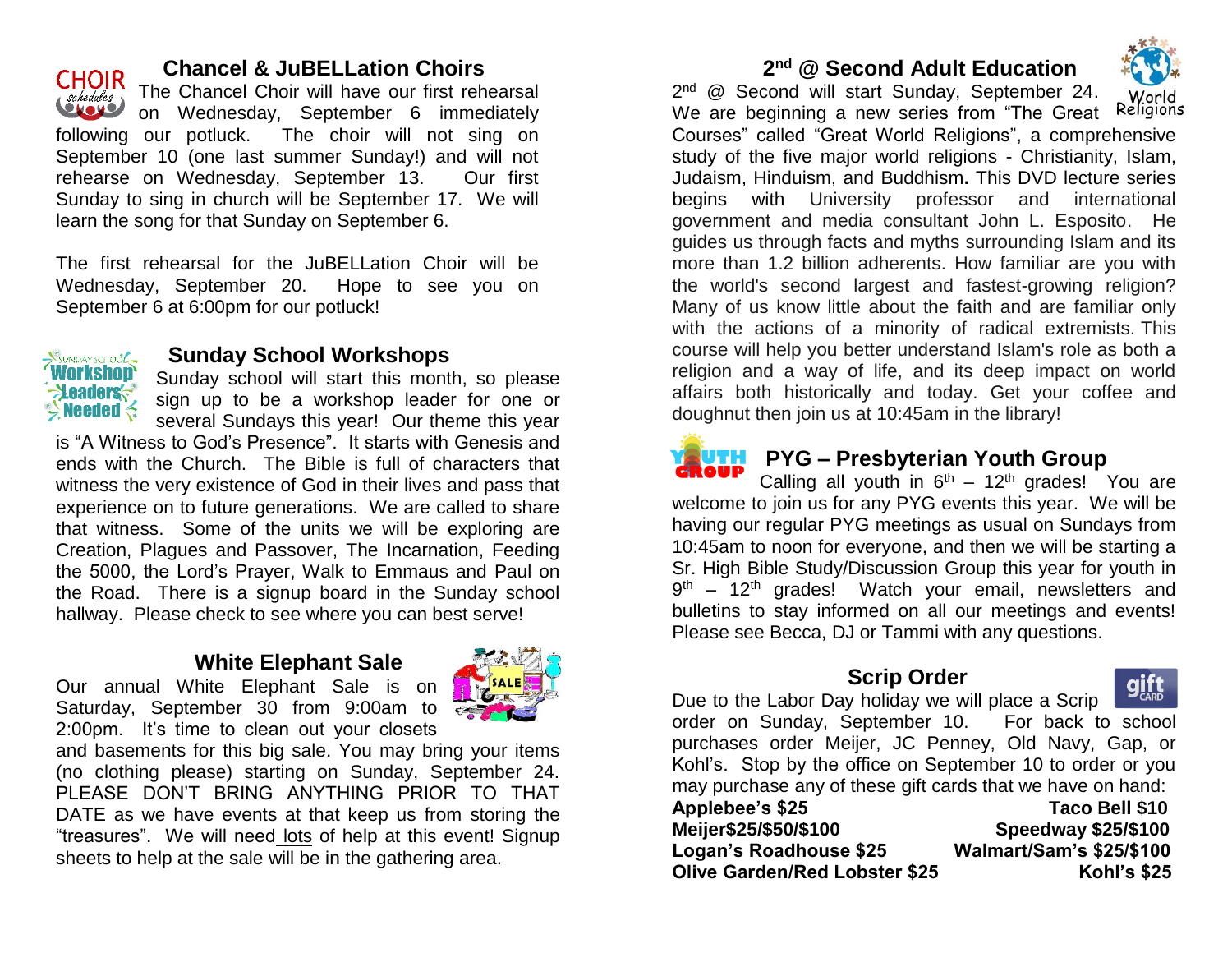#### Mission highlights **"Go also the second mile" Matthew 5:41**

Second mile giving is an opportunity to contribute to a mission of the church in a specific way. You can donate your time, talent or treasures to these projects. This month we are focusing on the Saginaw County Crop Hunger Walk.



The CROP Hunger Walk will be on Sunday, October 8, with registration at the YMCA starting at 1:00 pm, and the walk starts at 1:30pm. This year if we raise 10% more than we did last year, we'll earn an additional \$1,500 from an anonymous donor!

We will have walker and sponsor information in the office in mid-September so watch the bulletins for information to sign up. Besides the regular 6 mile CROP Walk, Saginaw County will feature a half-distance walk option, 3 miles, for those with physical concerns, young children or time constraints. It's easier than ever to participate!

CROP Hunger Walks help support hunger-fighting efforts in America and around the world. CROP helps provide food and water, and also resources that empower people to meet their own needs.

25% of the total amount raised stays in our community to fight hunger and poverty through local agencies like the East Side Soup Kitchen and Hidden Harvest. Money raised through the CROP Walk helps them refill their pantry shelves after the summer fundraising "doldrums". This year the need is greater than ever. Though the need is great, so is the compassion of our Lord, Jesus Christ, who we are called to imitate.

**Please join us in the CROP Walk this year either by walking or sponsoring a walker from our congregation!**

# **Thank You from the Pastor**



I want to thank all of you for your prayers, concerns, cards and food during my recent hospitalization. I am very grateful to have such a wonderful and caring congregation and staff.Jim Neumann

#### **2018 Reach Mission Trip Meeting**

It is time to start planning the Youth Reach Mission trip for the summer of 2018. New Berlin, NY – here we come! Our 2018 REACH trip will be July  $8<sup>th</sup>$  – July 14<sup>th</sup> 2018 and will be open to any youth entering  $7<sup>th</sup> - 12<sup>th</sup>$  grades in the Fall of 2018. We will be having a very quick informational meeting on Sunday, October 1 at 10:45am in the youth room. No commitment is necessary at this time but if you are maybe interested and just want some information, or know for sure you want to go please join us at this meeting.



 **Youth Events**

**Sunday, September 10 –** Pancake breakfast! Wear your green or orange PYG shirt and meet us in Fellowship Hall between 9:00 and 9:30am. **Sunday, September 17 –** PYG – 10:45am to noon

**Sunday, September 24 –** PYG 10:45am to noon



## **Florence Gilmour Circle**

All women of the church are welcome to join the Florence Gilmour Circle on September 13, at

9:30am as we begin a new study and discussion of the book, *The Grand Weaver* by Ravi Zacharias

#### **Busy Hands and Hearts**



Busy Hands and Hearts will meet on Monday, September 11, 1:00pm – 3:00pm in the Youth Room. This group makes and donates items to shelters, nursing homes and schools. Anyone is welcome to join this group and if you want to take materials home to work on, that is much appreciated also.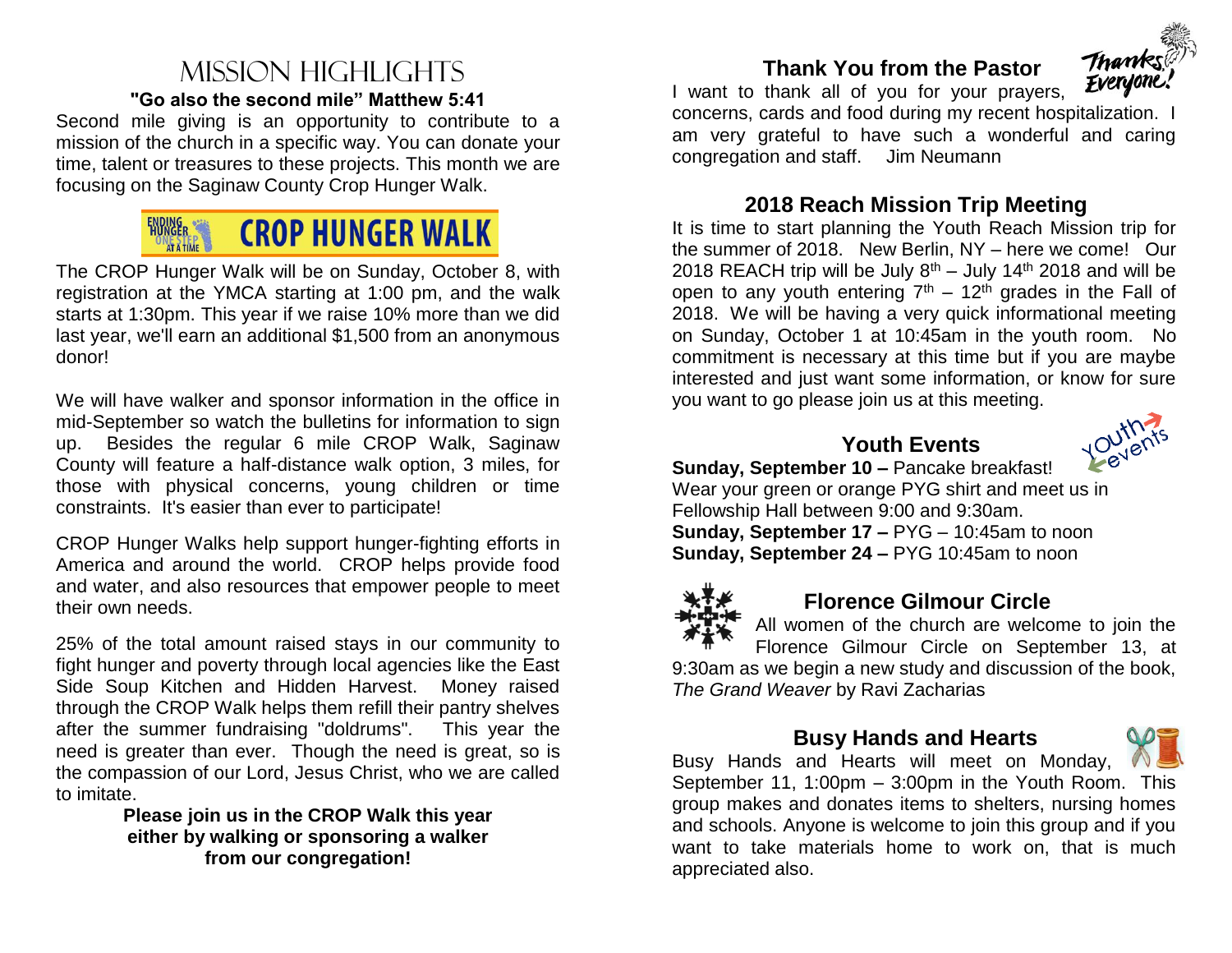#### **Suggestions to the Nominating Committee**

The Nominating committee invites you to participate in the nominating process by carefully considering the qualifications for office of Elder, and then suggesting names of persons who could serve. Please use the following form for this purpose. You can even nominate yourself! Fold/secure, or place in an envelope addressed to the nominating committee and send it to the church, or place in the offering plate. Your Nominating committee thanks you for your suggestions.

**Members of the Nominating Committee: Elder representatives:** Ed Hak and Mike Patton  **Congregational representatives:** Lorena Johnson, Natalie Martinez, Jeanne Parks, Tom Poole & Tammi Sova

#### **General Qualifications for the office of Elder**

- An active member of Second Presbyterian Church
- A strong Christian commitment to Christ and the church.
- A manner of life that is a demonstration of the Gospel.
- A desire to serve by giving of their time, talent, and treasure.
- A person of good judgment, cooperativeness, and open to new ideas.
- Ability to follow through on assignments.
- Willing to serve for a 3 year commitment, and to participate in church functions.

#### **To the Nominating Committee:**

I suggest that

 be considered for the office of **Elder**. I think he/she would make a good Elder because:

\_\_\_\_\_\_\_\_\_\_\_\_\_\_\_\_\_\_\_\_\_\_\_\_\_\_\_\_\_\_\_\_\_\_\_\_\_\_\_\_\_\_\_\_\_\_\_\_

\_\_\_\_\_\_\_\_\_\_\_\_\_\_\_\_\_\_\_\_\_\_\_\_\_\_\_\_\_\_\_\_\_\_\_\_\_\_\_\_\_\_\_\_\_\_\_\_

\_\_\_\_\_\_\_\_\_\_\_\_\_\_\_\_\_\_\_\_\_\_\_\_\_\_\_\_\_\_\_\_\_\_\_\_\_\_\_\_\_\_\_\_\_\_\_\_